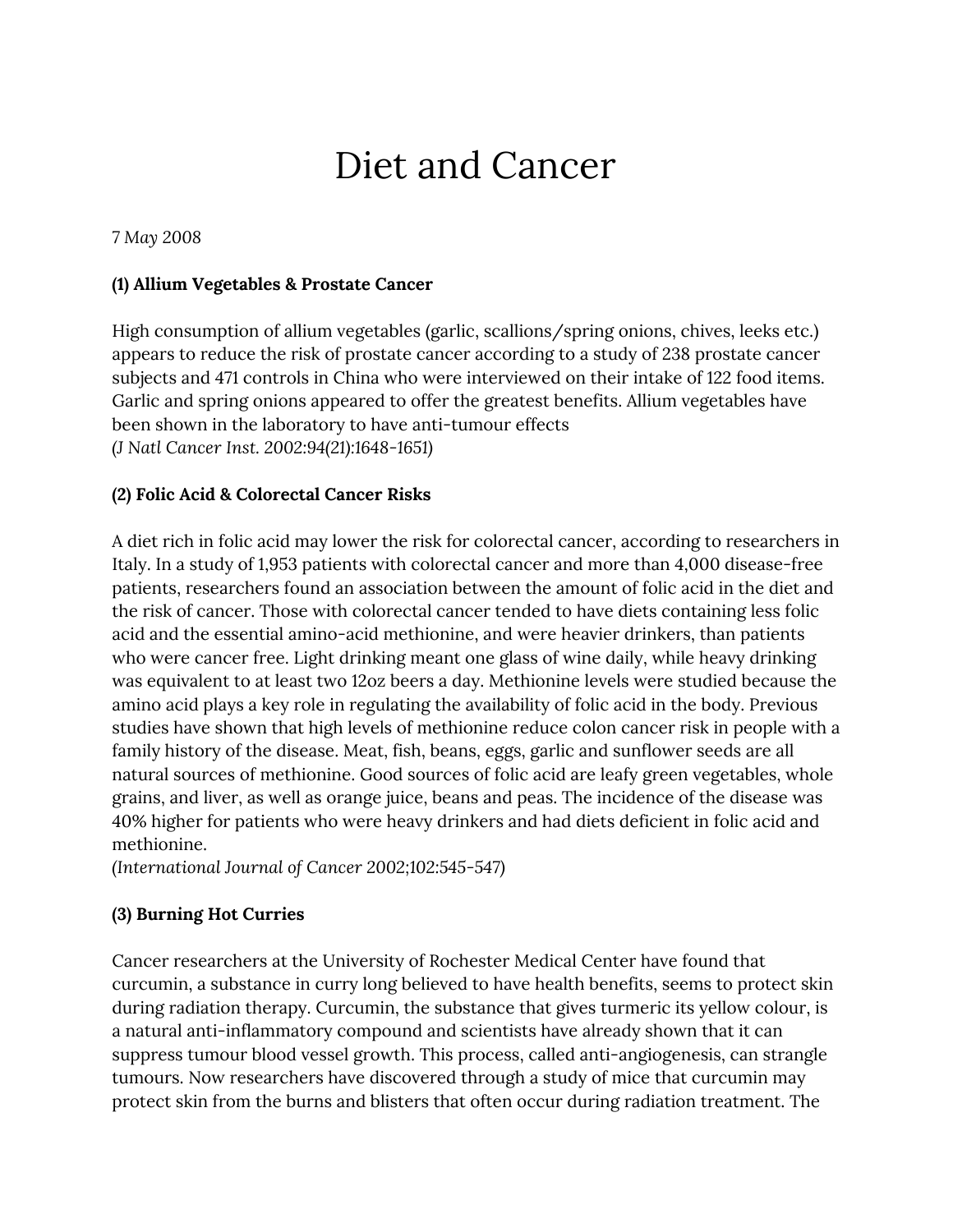team of researchers studied the impact of curcumin on skin protection in mice given radiation therapy. The difference in skin damage was dramatically less where curcumin was used. As a result it is suggested that cancer patients could consider eating curries during their radiation treatment.

## **(4) Soy & Stomach Cancer**

Japanese researchers have found that men who consume a diet rich in non-fermented soy products such as tofu, soybeans and soy milk (average 112g per day), have half the risk of dying from stomach cancer compared to men who consumed 37g a day on average. The research also found that men with a high rice intake had an 81% higher mortality from stomach cancer than did men with a low intake. *(British Journal of Cancer, Vol. 87, July 1, 2002, 31-36)*

# **(5) Dietary Fibre & Bowel Cancer**

A study of the dietary habits of more than half a million Europeans suggests that an approximate doubling of total dietary fibre intake could reduce the risk of colorectal cancer by 40%. The study was funded by a consortium including Cancer Research UK, the Medical Research Council (MRC) and the European Commission. The 519,978 individuals studied, who are taking part in the EPIC study recruited from ten European countries, completed a dietary questionnaire in 1992-98 and were followed up for cancer incidence. Those who ate the most fibre rich food had the lowest incidence of bowel cancer, while those with least fibre in their diets had the most cases of the disease. A fibre rich diet was defined as 35g a day. That equates to seven portions of fruit and vegetables per day plus five slices of wholemeal bread. The research found that cereals were the main source of fibre in Netherlands, Germany, Sweden and Denmark, vegetables in France and the UK, and fruit in Italy and Spain. Although a separate team from US National Cancer Institute, who examined 45,000 women over three decades, failed to produce similar evidence, the European team has suggested that studies which do not show a protective effect from eating fibre may be sampling people whose fibre intake is not sufficiently high to produce a positive effect.

*(Lancet 2003; 361: 1496-501)*

## **(6) Green Tea prevents Ovarian Cancer**

In an Australian study of 254 Chinese patients with epithelial ovarian cancer and 652 healthy controls, it was found that the risk of ovarian cancer declined both with the more tea they drank and the length of time they had been drinking tea, with those drinking tea daily having only 39% of the risk (compared to non tea drinkers) and those who had drunk tea for more than 30 years having a 23% risk.

*(Cancer Epidemiol Biomarkers Prev 2002; 11: 713-18)*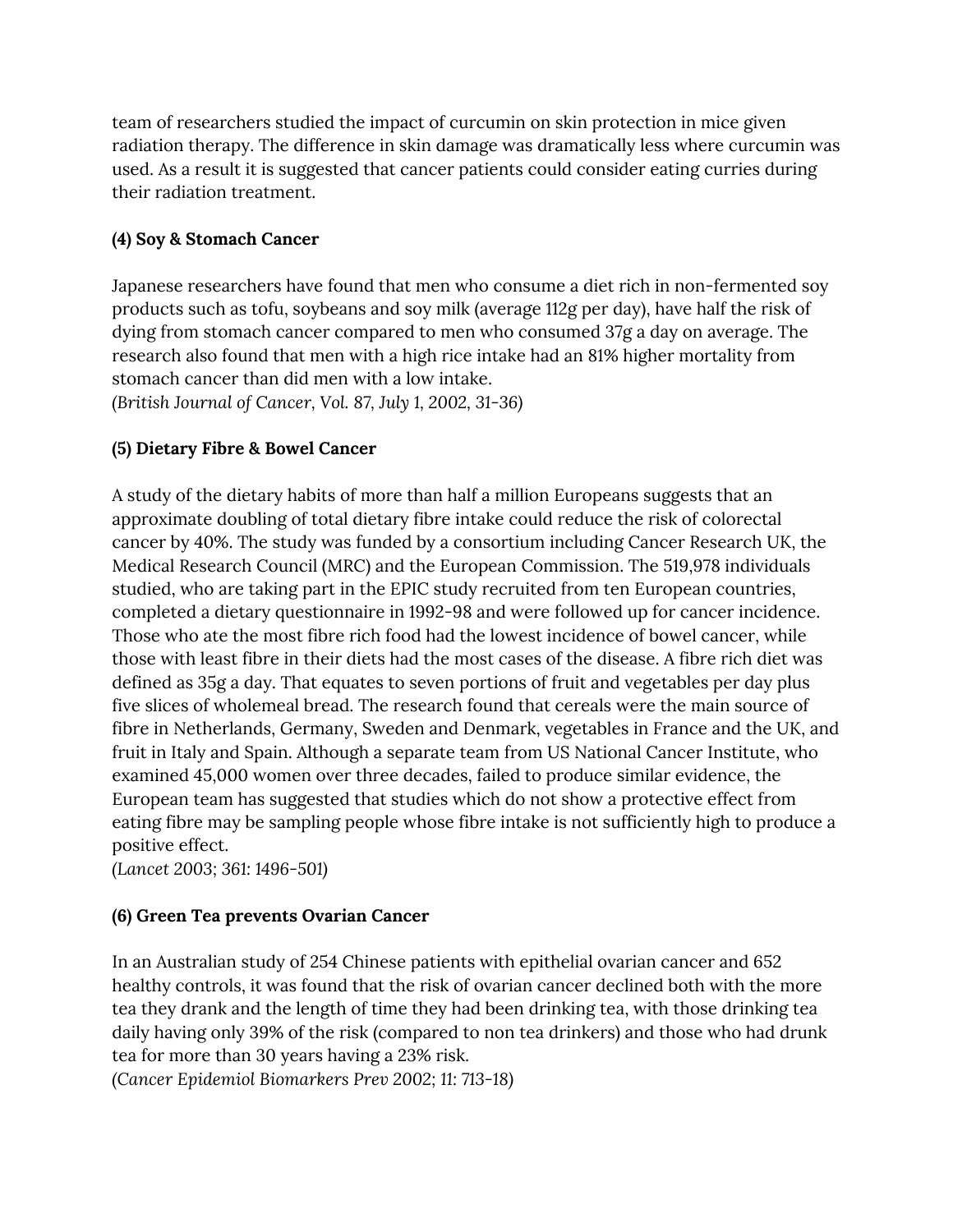#### **(7) Tomatoes & Prostate Cancer**

Analysis of the Health Professionals Follow-up Study (HPFS) involving over 47,000 male dentists, optometrists, osteopaths, podiatrists, pharmacists, and veterinarians appears to show that consumption of tomato products reduces the risk of developing prostate cancer, possibly due to the antioxidant properties of lycopene, a carotenoid found in tomatoes. Tomato sauce appeared to be the most effective form, lowering relative risk of prostate cancer to 0.77. (Journal of the National Cancer Institute, 2002; 94: 391-398). Separate research from Cornell University shows that cooking tomatoes makes them healthier by substantially raising the levels of lycopene, even though vitamin C is lost in the cooking process.

*(J. Agric. Food Chem., 50 (10), 3010 -3014, 2002)*

### **(8) Prostate Cancer & Diet**

A fat-laden diet and high calcium consumption are both well-known suspected risk factors for prostate cancer. However, new findings from the Fred Hutchinson Cancer Research Center suggest that fat and calcium themselves may not cause prostate cancer, as previously thought, but instead may fuel its progression from localised to advanced disease. While high intake of dietary fat and calcium is associated with an increased risk of clinically significant, advanced prostate cancer, it has no apparent impact on risk of early-stage disease. Saturated fats (found in meat and dairy fat) and monounsaturated fats (found in certain oils, such as olive and peanut) were associated with an increased risk of advanced prostate cancer. Polyunsaturated fats (found in certain oils, such as canola) were not. Consumption of omega-3 fatty acids (found in oily fish such as mackerel) also did not have an impact on overall prostate-cancer risk, contrary to experimental studies in cell cultures that have suggested there may be a protective effect.

In the study of 1200 men aged between 40 and 64, researchers also found the risk of advanced prostate cancer was 112% higher - more than double - among men who consumed the most calcium (more than 1,200 mg per day, equivalent to four or more glasses of milk) as compared to those who got the least (fewer than 500 mg). It didn't matter whether the calcium came from food or supplements. Total calories consumed was significantly associated with risk for both localised and advanced disease. Men who ingested the most calories each day more than doubled their risk of localised prostate cancer (a 115% increased risk) and nearly doubled their risk of advanced prostate cancer (a 96% increased risk) compared to men who ate the fewest. The researchers conclude that men who have been diagnosed with early-stage prostate cancer should change to a diet low in fat and calories in order to reduce the progression or recurrence of the cancer. *(Cancer Epidemiology, Biomarkers and Prevention, American Association for Cancer Research. 2002/8/6)*

#### **(9) Pomegranate Juice slows the progress of Prostate Cancer**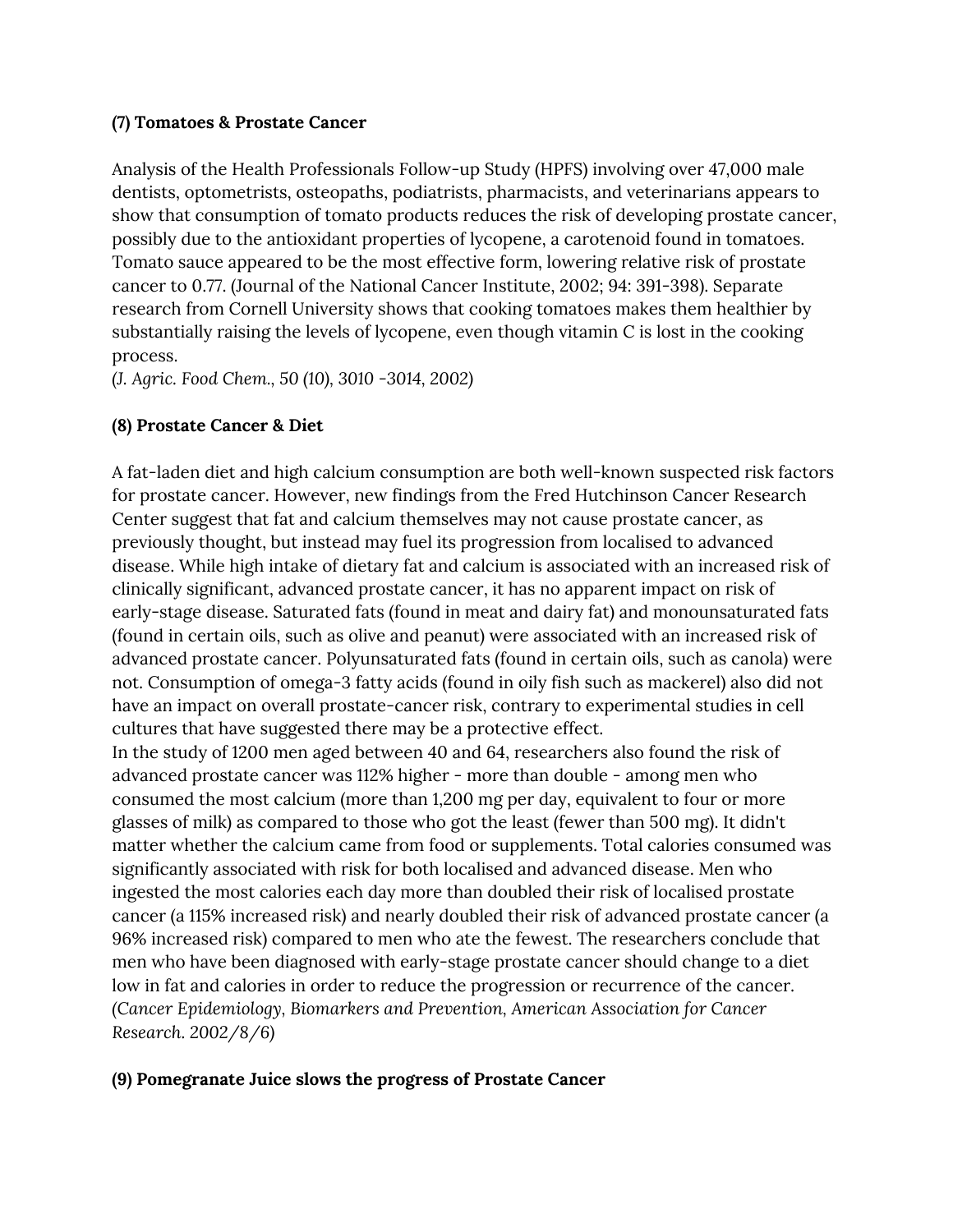Drinking a daily eight ounce (0.24 litre) glass of pomegranate juice can significantly slow the progress of prostate cancer, a study suggests. Researchers say the effect may be so large that it may help older men outlive the disease. Pomegranates contain a cocktail of chemicals which minimize cell damage, and potentially kill off cancer cells. The study, by the University of California in Los Angeles, appears in the journal Clinical Cancer Research. Previous research had indicated that pomegranate juice could have a beneficial effect on prostate cancer in tests on mice. But the latest study has shown that humans can potentially benefit too. The UCLA team focused on 50 men who had undergone surgery or radiation treatment for prostate cancer - but had shown signs that the disease was rapidly returning. The presence of prostate cancer cells is monitored by measuring levels of a chemical they produce called prostate-specific antigen (PSA). The researchers measured how long it took for PSA levels to double in individual patients - a short doubling time indicates that the cancer is progressing quickly. The average doubling time is about 15 months, but in patients who drank pomegranate juice this increased to an average of 54 months. Some men on the study continue to show suppressed PSA levels after more than three years, even though they are receiving no treatment apart from drinking pomegranate juice.

Combination effect Lead researcher Dr Allan Pantuck said: "I was surprised when I saw such an improvement in PSA numbers". In older men 65 to 70 who have been treated for prostate cancer, we can give them pomegranate juice and it may be possible for them to outlive their risk of dying from their cancer.

"We are hoping we may be able to prevent or delay the need for other therapies usually used in this population such as hormone treatment or chemotherapy, both of which bring with them harmful side effects."

Pomegranate juice is known to have anti-inflammatory effects and high levels of antioxidants, which are believed to protect the body from damage by particles called free radicals. It also contains isoflavones which are believed to play a role in cancer cell death. Dr Pantuck said: "There are many substances in pomegranate juice that may be prompting this response. "We don't know if it's one magic bullet or the combination of everything we know is in this juice. "My guess is that it's probably a combination of elements, rather than a single component."

Chris Hiley, of the Prostate Cancer Charity, said more work was needed to firm up the findings. She said: "It may well turn out that pomegranate juice has a wider application than just delaying disease progression in men with prostate cancer who have already been treated. "It might also help as a reassuring low-key intervention for men whose cancer is being monitored rather than treated." Dr Laura-Jane Armstrong, of the charity Cancer Research UK, said: "If the results of this study can be confirmed, it could have important implications for prostate cancer patients, especially by delaying the use of other more aggressive treatments that can have debilitating side effects."